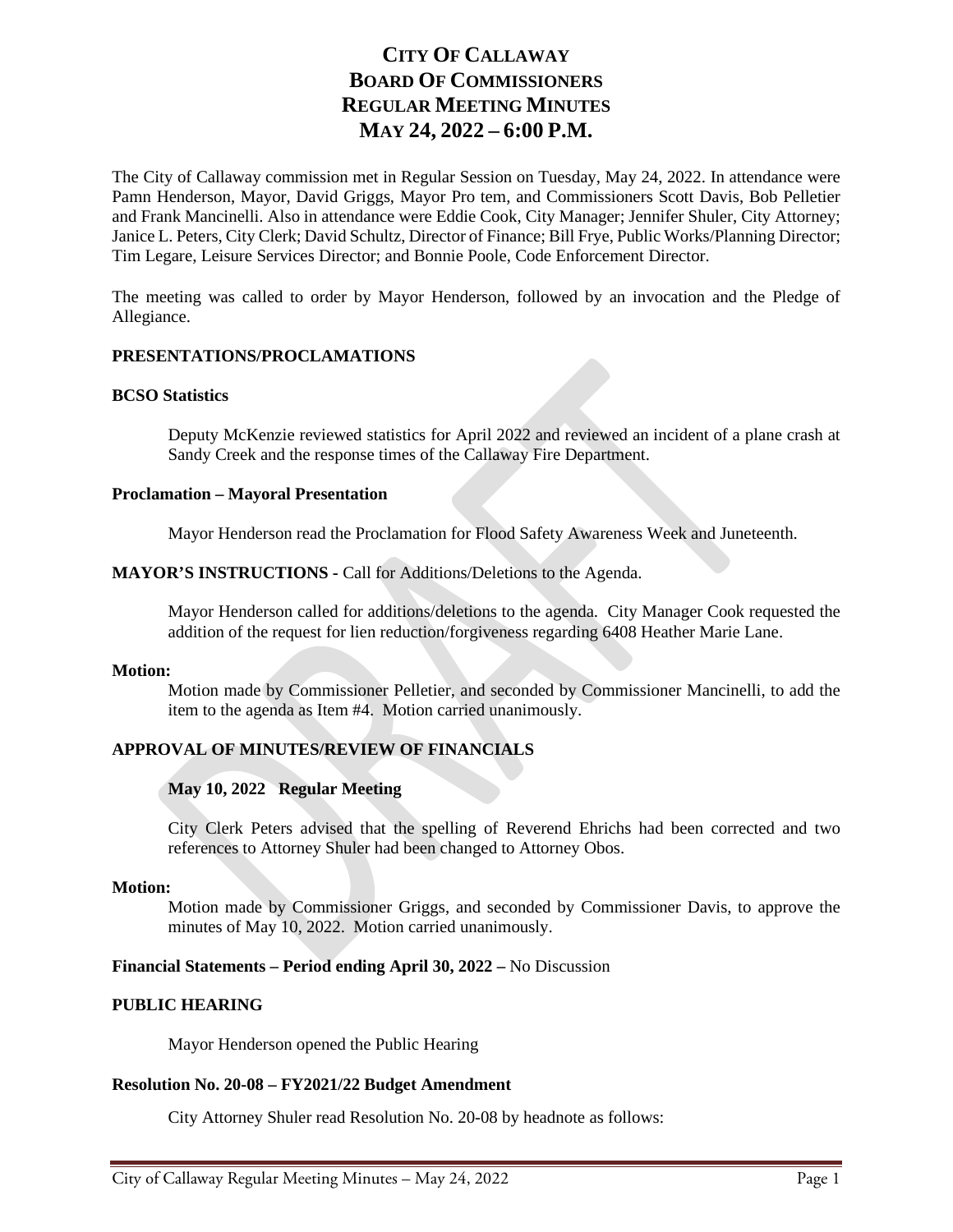#### **A RESOLUTION OF THE CITY OF CALLAWAY OF BAY COUNTY, FLORIDA, AMENDING THE FINAL BUDGET FOR FISCAL YEAR 2021/22 AND PROVIDING AN EFFECTIVE DATE.**

City Manager Cook reviewed the amendments, most of which had already been approved at previous meetings.

Mayor Henderson called for Public Participation; there was none.

#### **Motion:**

Motion made by Commissioner Pelletier and seconded by Commissioner Mancinelli for approval of Resolution No. 20-08. Motion carried unanimously upon roll-call vote.

## **Ordinance No. 1058 – LDR Amendment – Fencing Heights**

City Attorney Shuler read Resolution No. 20-08 by headnote as follows:

**AN ORDINANCE FOR THE CITY OF CALLAWAY, FLORIDA AMENDING THE CITY OF CALLAWAY LAND DEVELOPMENT REGULATIONS REGARDING FENCES, WALLS, AND HEDGES; RESTRICTING FENCES WITHIN TEN FEET OF THE RIGHT OF WAY AND REMOVING THE PROHIBITION ON NON-OPAQUE FENCE MATERIALS; REPEALING ORDINANCES OR PARTS OF ORDINANCES IN CONFLICT HEREWITH; PROVIDING FOR SEVERABILITY AND PROVIDING AN EFFECTIVE DATE.**

City Manager Cook reviewed the proposed changes which affect the front and sides of the property. Allowances would be for 8' from the front of the house to within 10' of the right-of-way then 4' thereafter and across the front. Regarding the last sentence addition to Section 15.750.5(b), "beyond the front façade of the house" was removed. Discussion ensued.

Mayor Henderson called for Public Participation.

Kathy Christodoulou, 224 Sukoshi Dr., felt people should be able to have whatever kind of fence they want on their own property.

Fred Philp, 246 Morning Creek Way, commented on paying HOA fees while under development whereby the HOA is doing nothing. He was advised to contact the Dept. of Professional Regulations.

#### **Motion:**

Motion made by Commissioner Griggs and seconded by Commissioner Pelletier for approval of Ordinance No. 1058. Motion carried unanimously upon roll-call vote.

Mayor Henderson closed the public hearing.

# **REGULAR AGENDA**

# **Development Order – Gay Avenue Townhomes – 403 N. Gay Ave.**

Director Frye advised Bright Corner, LLC has submitted application to construct a 40-unit townhome subdivision. The Public Works Department and Fire Department have reviewed the plans for the Townhome Subdivision and have no outstanding issues or concerns. The Planning Department has found that the plans meet the requirements of LDR, and Comprehensive Plan. Discussion ensued of drainage and retention.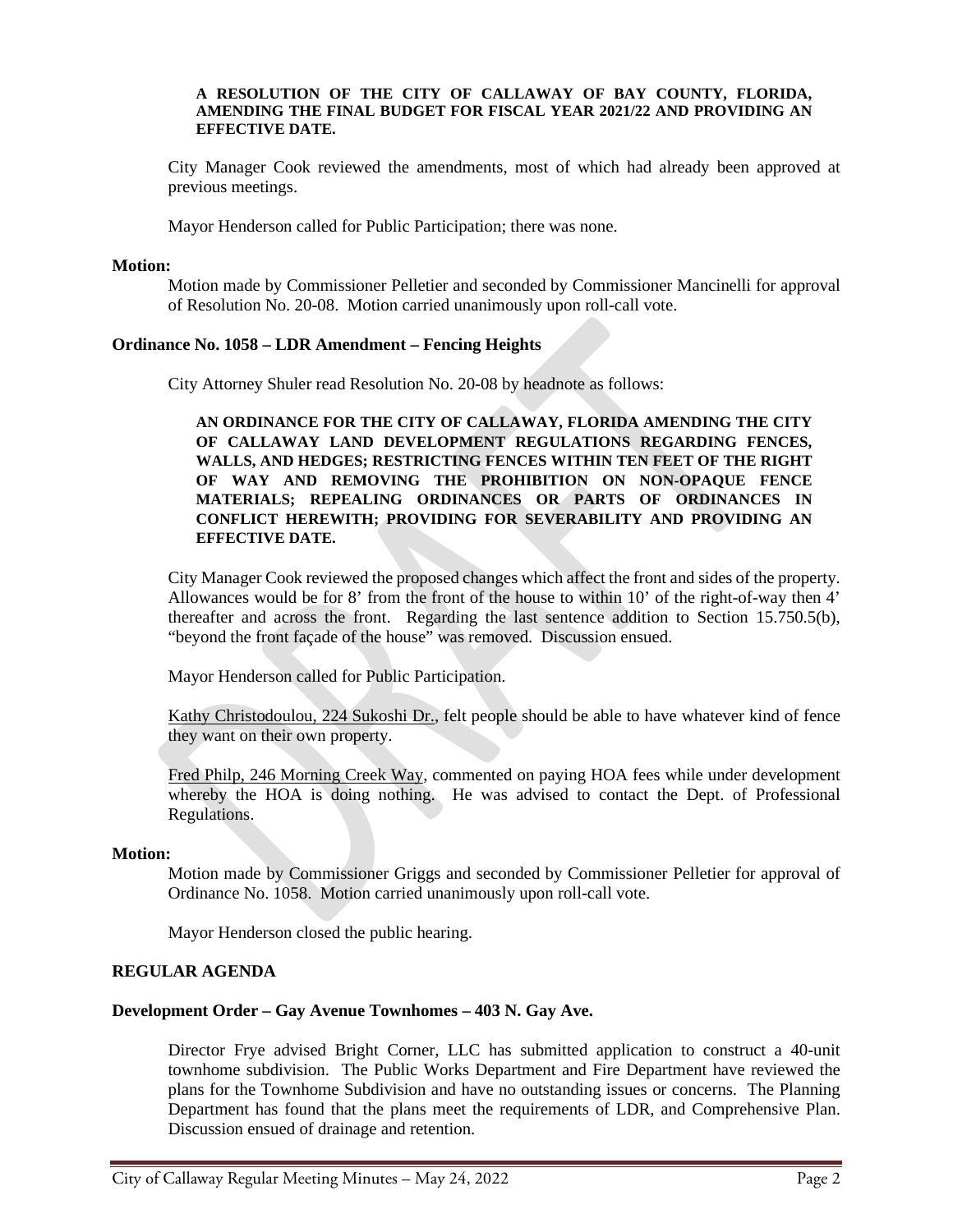Mayor Henderson asked for Public Participation.

Deputy McKenzie asked if the roads were going to be the same as in Callaway Corners, citing ongoing problems with narrow brick roads and the problems with access for emergency services.

# **Motion:**

Motion made by Commissioner Davis and seconded by Commissioner Griggs for approval of the Development Order of Gay Avenue Townhomes. Motion carried unanimously.

## **Code Enforcement Lien – 6408 Heather Marie Lane**

City Manager Cook reviewed, advising Mr. Howard had received permission to act on the behalf of the owner, Ms. Marian Fyles. Mayor Henderson, although was not in favor but would consider accepting half if Commission is in agreement. Mr. Howard explained his financial state, adding his brother lives in the home.

Commissioner Pelletier expressed that he has an issue with the case, which has been ongoing for two years. He also pointed out that there are other liens that have not been reduced. He was against the reduction or waiver. Discussion continued concerning precedence.

Mayor Henderson asked for Public Participation; there was none.

#### **Motion:**

Motion made by Commissioner Pelletier and seconded by Commissioner Mancinelli for denial of the request for waiver/reduction of the Code Enforcement lien for 6408 Heather Marie Lane. Motion carried unanimously.

# **COMMISSION/STAFF COMMENTS**

The following were points of discussion:

#### **Pamn Henderson, Mayor**

- Amnesty Day at the Steelfield June  $3^{rd}$  &  $4^{th}$ .
- $\bullet$  July 13<sup>th</sup> Webinar for Ethics Training by the Florida League of Cities

## **Scott Davis, Commissioner Ward I**

- Apartment Complex Solid Waste Rules
- 505 Old Hickory Property Code Enforcement sent notice to mow.
- Gay Avenue Townhomes Individual Water Meter

#### **Janice L. Peters, City Clerk**

• Park Place Phase 2 Plat for Commission Signatures

## **Eddie Cook, City Manager**

• FPL Power Poles along Cherry Street